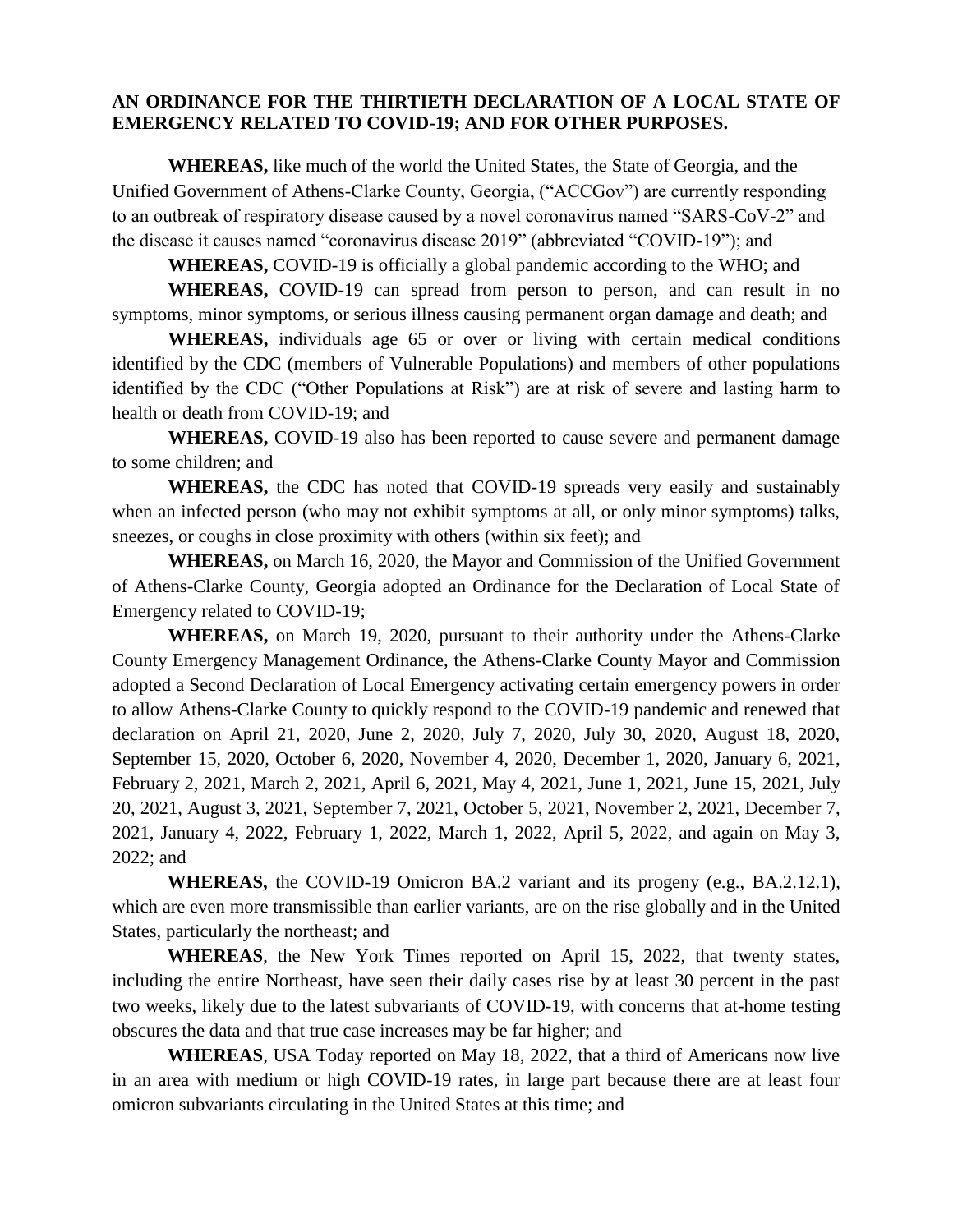**WHEREAS,** the CDC indicates that a person's risk of exposure to COVID-19 infection is directly related to the risk of exposure to infectious persons, which is largely determined by the extent of COVID-19 circulation in the surrounding community; and

**WHEREAS,** CDC currently recommends using a combination of three metrics – new COVID-19 admissions per 100,000 population in the past 7 days, the percent of staffed inpatient beds occupied by COVID-19 patients, and total new COVID-19 cases per 100,000 population in the past 7 days – to assess as one of its metrics for assessing the COVID-19 Community Level indicating the current level of community transmission; and

**WHEREAS,** as of Thursday, April 27 June 2, 2022, the CDC reports that the prevalence of confirmed cases COVID-19 Community Level in Athens-Clarke County of COVID 19 is 9.35 cases per 100,00 persons in the past seven (7) days is low;

**WHEREAS**, based upon this metric, Athens-Clarke County is currently experiencing a "moderate" level of community transmission while being ranked at a Low COVID 19 Community Level; and

**WHEREAS**, according to the Georgia Department of Public Health COVID-19 update on Wednesday, June 1, 2022, (the "GDPH Update") Georgia now has 1,92,974 confirmed cases of COVID-19, including 26,727 confirmed cases in Athens-Clarke County; and

**WHEREAS**, according to the GDPH Update, 31,836 individuals in Georgia have died and 113,933 have been hospitalized after contracting COVID-19; and

**WHEREAS**, Georgia earlier experienced a significant surge in COVID-19 cases due primarily to the Omicron variant, having recorded on January 7, 2022 its highest single-day total of new COVID-19 cases since the pandemic began; and

**WHEREAS**, the White House released a statement on March 3, 2022, indicating that (1) COVID-19 "continues to pose a risk to the American people and our health care system," (2) that we must "be prepared for possible future variants," and (3) that terminating the national emergency at this time would "unnecessarily and abruptly curtail the ability… to respond to the COVID-19 pandemic;"

**WHEREAS,** the Center for Disease Control ("CDC") has issued guidance on the emerging and rapidly evolving situation of the COVID-19 pandemic, including how to protect oneself from this illness; and

**WHEREAS,** social distancing is recommended by the CDC to prevent the continued spreading of this illness in the community; and

**WHEREAS,** the CDC also advises that the use of masks or cloth face coverings will slow the spread of COVID-19; and

**WHEREAS,** on April 2, 2020, Governor Kemp signed an Executive Order to Ensure a Safe and Healthy Georgia (Governor's Executive Order 04.02.20.01) to address the COVID-19 pandemic by implementing temporary actions necessary and appropriate to protect the health, safety, and welfare of Georgia's residents and visitors; and

**WHEREAS,** subsequently, Governor Kemp issued a series of Executive Orders which amended and revised the temporary action necessary and appropriate to protect the health, safety,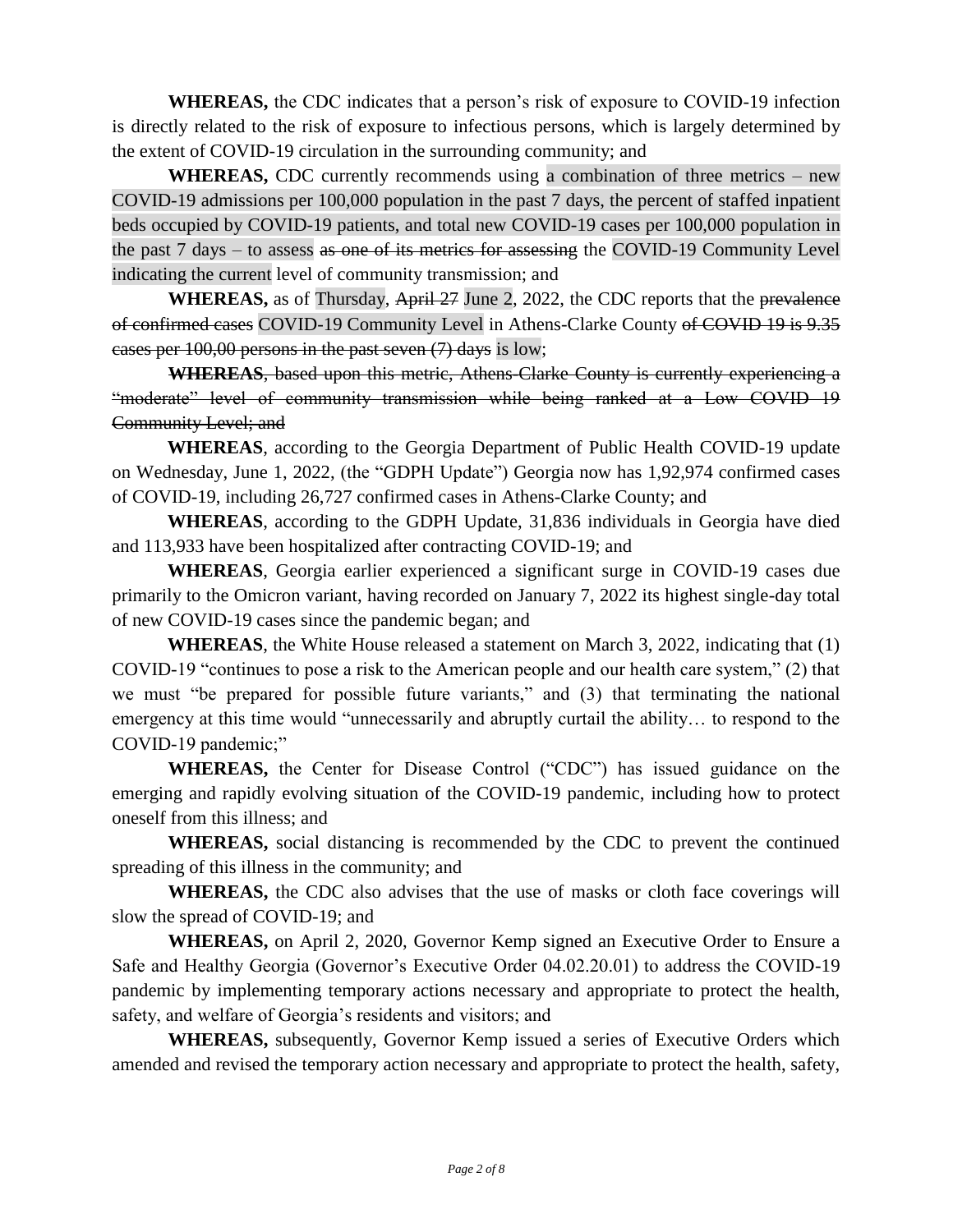and welfare of Georgia's residents and visitors, the last such Executive Order expiring on July 1, 2021; and

**WHEREAS,** nevertheless, because of the continuing negative impacts of the COVID-19 pandemic on the State's economy, supply chain, and healthcare infrastructure, on June 30, 2021, Governor Kemp issued an Executive Order declaring there to be a State of Emergency in the State of Georgia and ordering that all resources of the State of Georgia shall be made available to assist in activities designed to address this emergency and aid recovery and response efforts and subsequently renewed that declaration on July 22, 2021, August 19, 2021, September 20, 2021, October 21, 2021, November 19, 2021, December 17, 2021, January 18, 2022, February 18, 2022, and March 21, 2022; and

**WHEREAS,** on April 14, 2022, Governor Kemp signed an Executive Order declaring a State of Emergency for Supply Chain Disruptions to address the continuing economic harms caused by the COVID-19 pandemic; and

**WHEREAS,** on February 18, 2022, Joseph Biden, President of the United States, issued notice stating that the national emergency declared on March 13, 2020 (and later extended on both February 24, 2021 and February 18, 2022) concerning the COVID-19 pandemic is to continue in effect beyond March 1, 2022; and

**WHEREAS,** on July 19, 2021, Xavier Becerra, Secretary of the United States Department of Health and Human Services, renewed his determination (and that of former Secretary Alex M. Azar II) that a public health emergency exists and has existed since January 27, 2020, such prior renewals having been executed upon April 21, 2020, July 23, 2020, October 2, 2020, January 7, 2021, April 15, 2021, July 19, 2021, October 15, 2021, January 14, 2022, and April 12, 2022; and

**WHEREAS,** pursuant to the authority of O.C.G.A. § 38-3-28, local governments are specifically empowered to enact such orders, rules, and regulations as may be necessary for emergency management purposes and to supplement the carrying out of Articles 1 through 3 of the Emergency Management chapter of the Official Code of Georgia, but such orders, rules, and regulations shall not be inconsistent with any orders, rules, and regulations promulgated by the Governor or by any state agency exercising a power delegated to it by him; and

**WHEREAS,** this emergency order is authorized by O.C.G.A. §§ 38-3-4 and 38-3- 28, which authorize the Mayor and Commission to use emergency powers in O.C.G.A. §§ 38- 3-1 through 38-3-64; and

**WHEREAS,** pursuant to O.C.G.A. § 38-3-6, during an emergency, O.C.G.A. §§ 38-3-1 through 38-3-64 are supposed to be liberally construed to effectuate their purposes; and

**WHEREAS,** on July 27, 2021, the CDC issued new guidance pursuant to which it recommends that to maximize protection from the Delta SARS-CoV-2 variant and to prevent possibly spreading it to others, persons, including those who are fully vaccinated, should wear a mask indoors in public if they are in an area of substantial or high transmission; and

**WHEREAS**, the CDC issued guidance (most recently updated on March 24, 2022) continuing to recommend mask wearing in public indoor spaces regardless of vaccination status in areas with a high community level (and in a medium community level when around those who are at high risk for severe disease) to maximize protection from COVID-19; and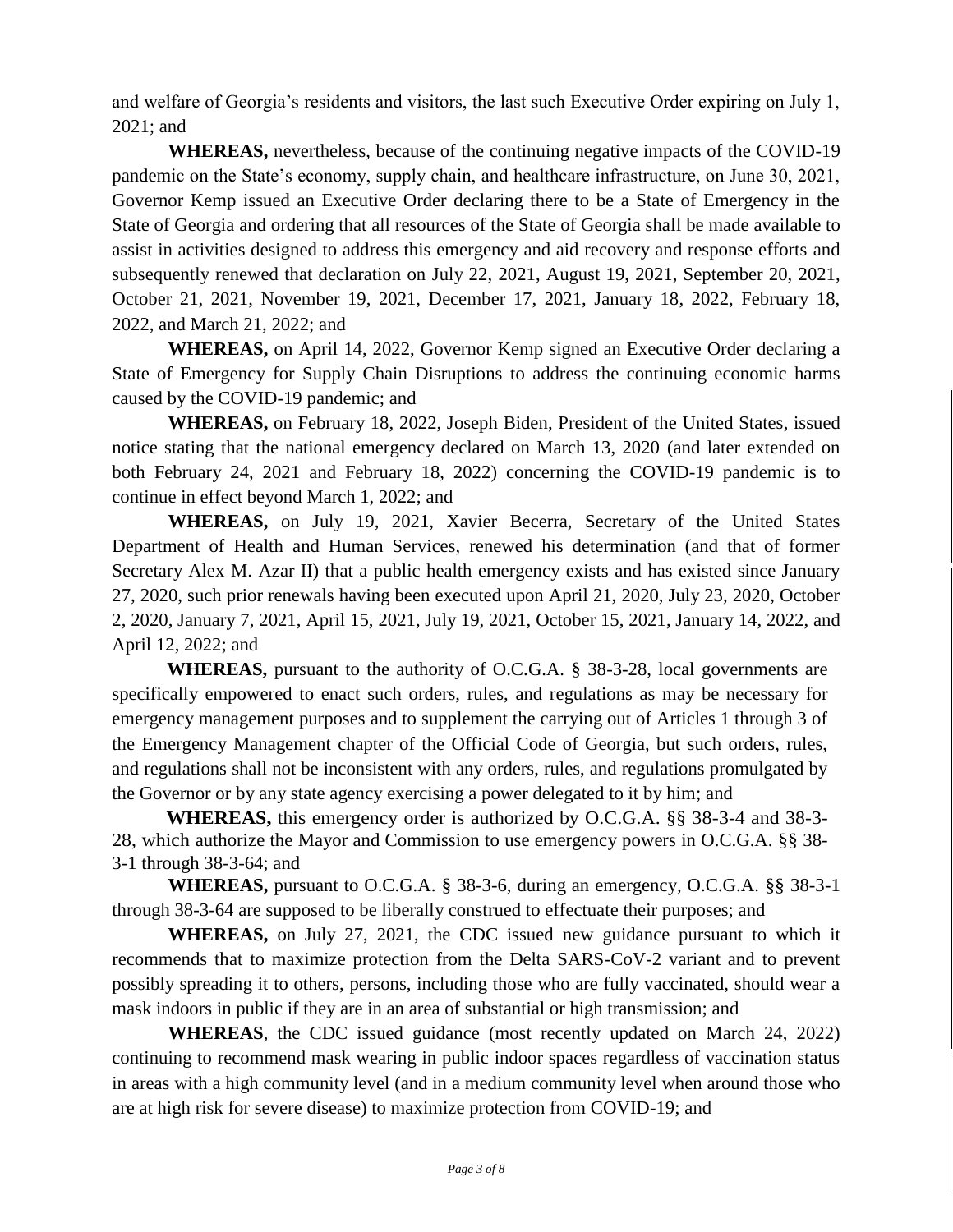**WHEREAS,** requiring the use of masks is a targeted response that can combat the threat to public health using the least restrictive means, and if people follow this requirement, more extreme measures may be avoided; and

**WHEREAS,** pursuant to Section 1-104 (d) of the Charter of the Unified Government of Athens-Clarke County, Georgia, the Mayor and Commission have the right, duty, power, privilege and authority to exercise and enjoy all other powers, duties, functions, rights, privileges, and immunities necessary and proper to promote or protect the safety, health, peace, security and general welfare of said government and its inhabitants and to exercise all implied powers necessary to carry into execution all powers granted in this Charter as fully and completely as if such powers were fully enumerated herein and to do and perform all of the acts pertaining to its property, affairs and local government which are necessary or proper in the legitimate exercise of its corporate powers and governmental duties and functions; and

**WHEREAS,** pursuant to Sub-Sections (36) and (39) of Section 8-114 of the Charter of the Unified Government of Athens-Clarke County, Georgia, the Mayor and Commission have the following additional powers:

(17) Health: To prescribe and enforce heath and sanitation standards; and

(36) Emergencies: To provide for the determination, proclamation and combatting of emergencies; and

(39) General health, safety, and welfare: To define, regulate and prohibit any act, practice, conduct or use which is detrimental to the health, sanitation, cleanliness, welfare, and safety of the inhabitants of the unified government; and

**WHEREAS,** the United States Supreme Court has previously held that "[u]pon the principle of self-defense, of paramount necessity, a community has the right to protect itself against an epidemic of disease which threatens the safety of its members; and

**WHEREAS,** pursuant to this declaration, the Mayor and Commission of Athens-Clarke County, Georgia have determined that it is necessary to continue the previous provisions of its Twenty-Seventh Declaration and to additionally provide that persons within the jurisdiction of the Unified Government of Athens-Clarke County, Georgia, shall wear a mask over the nose and mouth indoors in public as described herein; and

**WHEREAS,** the following actions related to outdoor restaurant seating areas, outdoor retail areas, and the indoor mask mandate are necessary and appropriate to balance the public's interest in being free from undue restrictions with the compelling public interest of providing for the health, safety, and welfare of residents of Athens-Clarke County and the surrounding communities, particularly those individuals who are members of Vulnerable Populations or Other Populations at Risk; and

**WHEREAS,** in the judgment of the Mayor and Commission of the Unified Government of Athens-Clarke County, Georgia, with advice from other subject matter experts, there exist emergency conditions as a result of COVID-19 within the geographical boundaries of the Unified Government as described in Section 1-102 of the Charter requiring extraordinary and immediate corrective actions for the protection of the health, safety, and welfare of the citizens of Athens-Clarke County and the surrounding communities;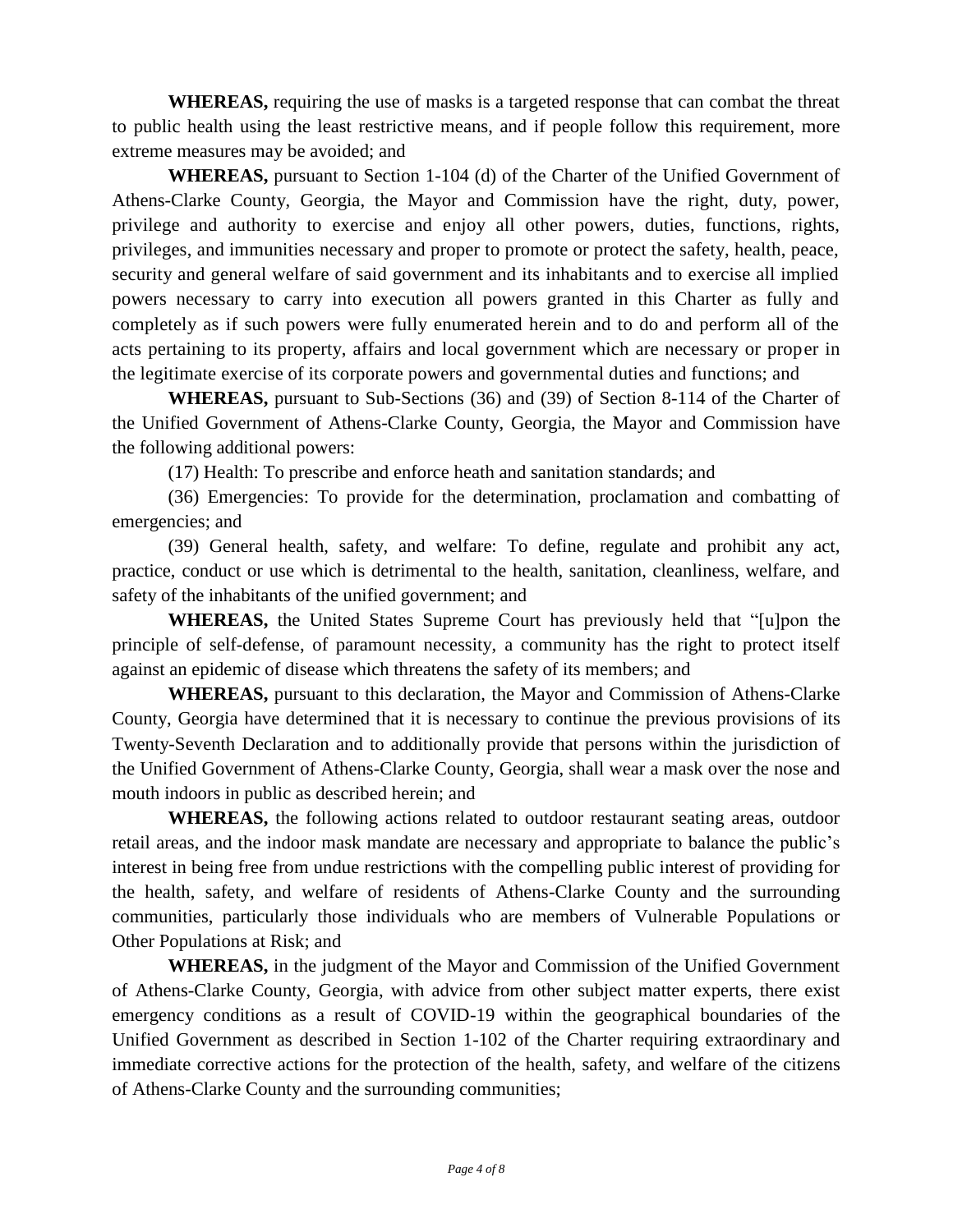**NOW, THEREFORE,** the Commission of Athens-Clarke County, Georgia hereby ordains and declares that a local state of emergency continues to exist within the territorial limits of the Unified Government of Athens-Clarke, County, Georgia, and shall continue until the conditions requiring this declaration are abated.

**NOW, THEREFORE,** because of the local state emergency ordained and declared above, the Commission of Athens-Clarke County, Georgia hereby ordains and orders the following:

# SECTION 1.

#### Outdoor Restaurant Seating Areas

Any provisions of the Alcoholic Beverages Ordinance which prohibit any person from having in his or her possession any alcoholic beverages in any open container be temporarily suspended as it applies to patrons or employees of any restaurant possessing a Class D (retail liquor by the drink), D1 (retail liquor by the drink, low volume restaurant), E (retail beer by drink), or F (retail wine by the drink) license who are transporting, serving, or consuming alcoholic beverages in an approved outdoor seating area within 100 feet of the outer wall of licensed premises or who are transporting alcoholic beverages across public streets, sidewalks or rights-of-way for the purpose of serving or consuming said beverages in an approved outdoor seating area as described herein.

### SECTION 2. Outdoor Retail Areas

Any provisions of the Alcoholic Beverages Ordinance which prohibit any person from having in his or her possession any alcoholic beverages in any open container be temporarily suspended as it applies to patrons or employees of any licensee possessing a Class D (retail liquor by the drink), D1 (retail liquor by the drink, low volume restaurant), E (retail beer by drink), or F (retail wine by the drink) license who is participating in the Outdoor Retail Area Program pursuant to policy number MGR-008D entitled "A Policy to Extend the Outdoor Retail Areas Pilot Program for the Remainder of 2020," and who are transporting, serving, or consuming alcoholic beverages in the Outdoor Retail Area as approved by the Athens-Clarke County Central Services Department or who are transporting alcoholic beverages across public streets, sidewalks or rights-of-way for the purpose of serving or consuming said beverages in said Outdoor Retail Area.

#### SECTION 3. Indoor Mask Mandate

- (a) The provisions of Section 3 of this Ordinance shall only be enforced when the COVID-19 Community Level in Athens-Clarke County of confirmed cases of COVID 19 over the previous seven (7) days is "high" is equal to or greater than one hundred (100) cases per one hundred thousand (100,000) people according to the Centers for Disease Control, or when the Georgia Department of Public Health reports a vaccination rate of more than 80% of the Athens-Clarke County population.
- (b) For purposes of this Ordinance, the following terms are hereby defined as follows: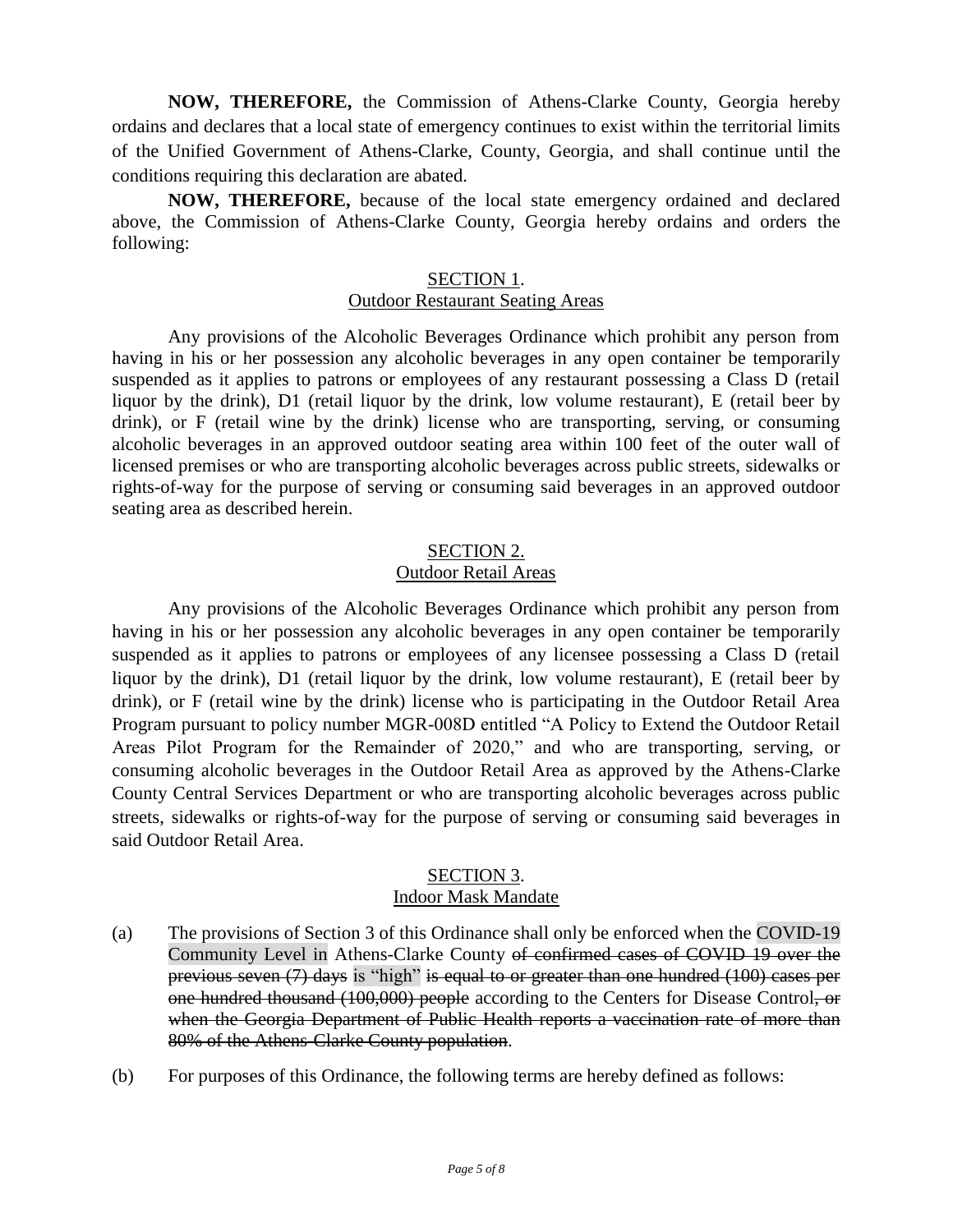- (1) *Entity* means any private business, establishment, corporation, non-profit corporation, or organization, including the curtilage thereof.
- (2) *Facial covering or mask* means a device to cover the nose and mouth of a person and impedes the spread of saliva, respiratory droplets, or other fluids during speaking, coughing, sneezing or other intentional or involuntary action. Medical grade masks are not required; coverings may be fashioned as advised by the CDC and from other suitable fabrics. The mask must cover the mouth and nose of the wearer.
- (3) *Polling place* means the room provided in each precinct for voting at a primary or election.
- (4) *Public place* means any place other than a personal vehicle, residential property, or an entity including the curtilage thereof.
- (c) Except as otherwise provided in this Ordinance all persons in an entity or a public place shall wear a facial covering or mask over the mouth and nose at all times when indoors.
- (d) Facial coverings or masks are not required in the following circumstances:
	- (1) In personal vehicles or upon residential property;
	- (2) When a person is alone in enclosed spaces or only with other household members;
	- (3) When the individual has a bona fide religious objection to wearing a facial covering or mask;
	- (4) While drinking or eating;
	- (5) When a licensed healthcare provider has determined that wearing a facial covering or mask causes or aggravates a health condition for the individual or when such person has a bona fide medical reason for not wearing a facial covering or mask;
	- (6) When wearing a facial covering or mask would prevent the receipt of personal services or performing work in the course of employment;
	- (7) When complying with the directions of a law enforcement officer or for the purposes of verifying a person's identity, such as when purchasing alcohol, tobacco, or prescription drugs or when engaging in a financial transaction;
	- (8) Children under the age of ten (10) years;
	- (9) When the individual is having difficulty donning or removing a face mask or face covering without assistance;
	- (10) At any polling place and no individual shall be denied ingress or egress to or from a polling place for failure to wear a facial covering or mask; and
- (e) (1) Every entity subject to this Ordinance which does not consent to enforcement of this Ordinance upon its property shall post a clearly legible sign in one inch Arial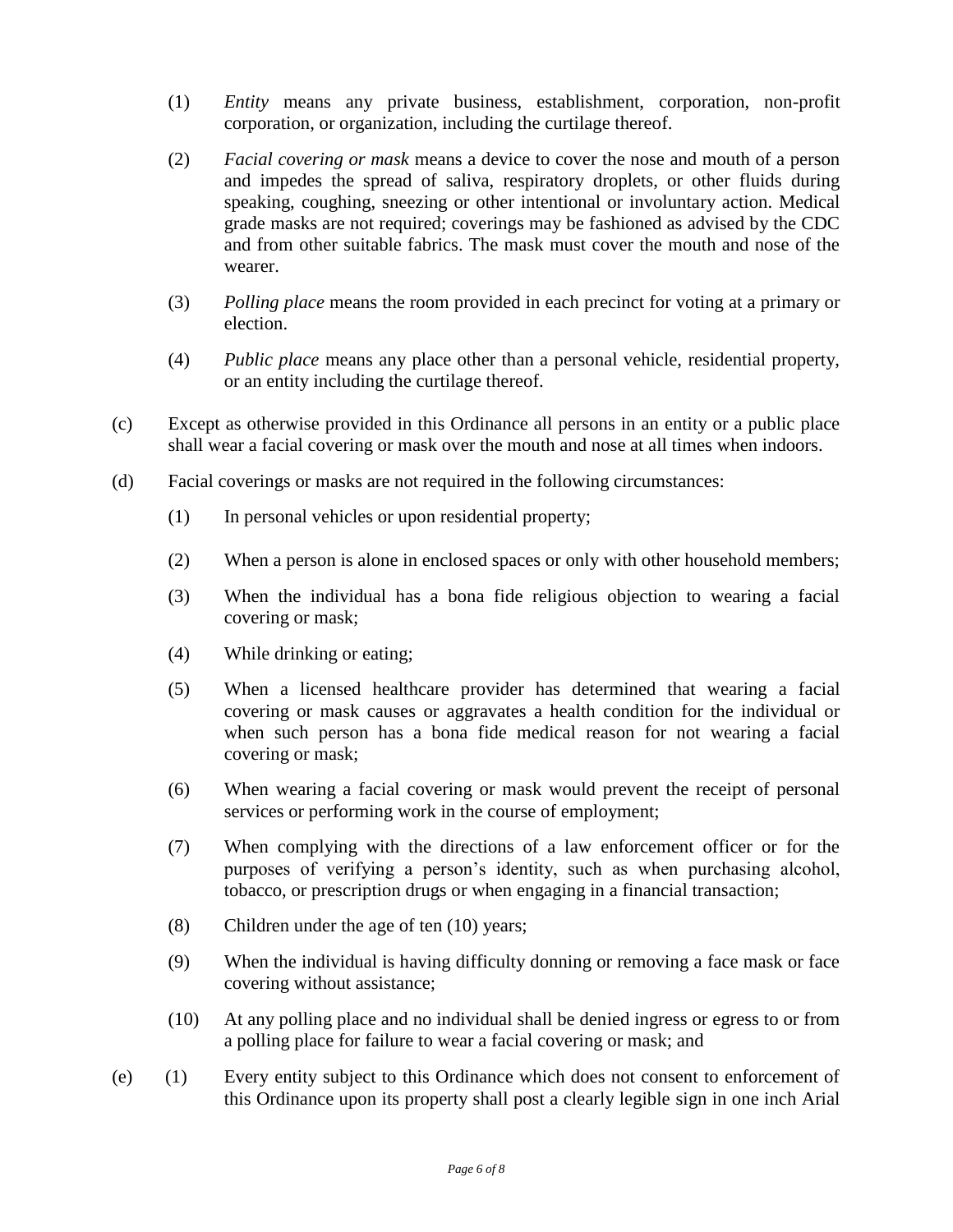font at all public entrances of such entity stating the following: "This location does not consent to enforcement of any local face covering requirement upon this property."

- (2) If an entity does not post the signage described in subparagraph (1) of this paragraph it shall be conclusively presumed to have consented to enforcement of this Ordinance on its property and failures by individuals to wear facial coverings or masks as required by this ordinance shall be determined to be violations and enforced as contemplated in paragraph (f).
- (f) Violations of this Section 3 may be enforced by a notice of ordinance violation issued by any police officer, code enforcement officer, or other authorized law enforcement official, as provided below:
	- (1) A person who fails to comply with paragraph (c) of Section 3 of this Ordinance shall be first given a warning and an opportunity to put on a facial covering or mask, leave the entity, or comply with one of the exceptions in paragraph (d) of Section 3.
	- (2) If the person violating this Ordinance refuses or fails to comply with this Ordinance after being given a warning pursuant to subparagraph (1) of this paragraph then such person may be subject to a civil penalty of not more than \$25.00 on the first offense and not more than \$50.00 on the second and any subsequent offenses.
	- (3) A notice of violation may be served by delivery into the hands of the suspected violator or by other reasonable process for serving notice of ordinance violations used by Athens-Clarke County.
	- (4) Violations of this ordinance shall not be enforced against any entity and shall not be taken against any owner, director, officer, or agent of an entity for the failure of their customers to comply with this ordinance.
	- (5) Notwithstanding the foregoing, every effort shall be made to bring an individual into voluntary compliance with the terms of this Ordinance prior to issuance of any notice of violation, including providing complimentary masks, explaining the importance of wearing facial coverings during this pandemic, and issuing verbal and written warnings.
- (g) In all locations where facial coverings or masks are not required to be worn pursuant to this Ordinance, they are strongly encouraged to be worn.

### SECTION 4.

The Mayor and Commission adopt and make the findings discussed in the "Whereas" paragraphs the factual findings of the Mayor and Commission.

# SECTION 5.

This Ordinance shall become effective at 8:00 a.m. on the next day following the Mayor's approval and will continue to be in effect until 11:59 p.m. on Wednesday, July 6, 2022,